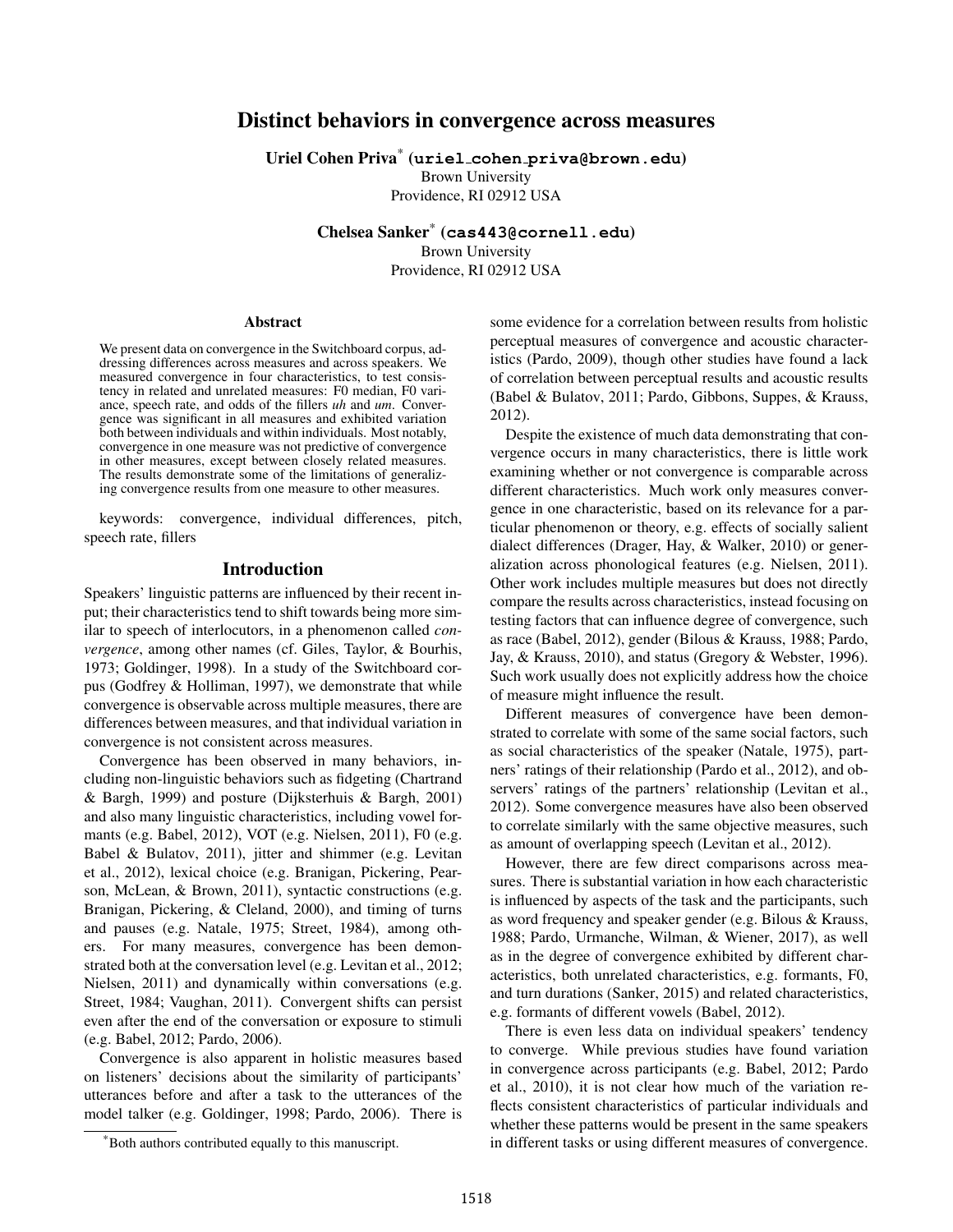[Tamminga, Wade, and Lai](#page-5-13) [\(2018\)](#page-5-13) found consistency in individual speakers' patterns of convergence in two instances of the same task. [Sanker](#page-5-12) [\(2015\)](#page-5-12) similarly found consistency within the same interlocutor pair in different conversational tasks and in the same speaker in different pairs, but no tendency for individual consistency across different measures. [Bilous and Krauss](#page-4-9) [\(1988\)](#page-4-9) also found differences in individual pairs' degree of convergence in different measures. On the other hand, [Rahimi, Kumar, Litman, Paletz, and Yu](#page-5-14) [\(2017\)](#page-5-14) found a trend for positive correlations of convergence in some different measures, though it was not consistent across different comparisons.

Some scholars have identified certain personality traits that partially predict differences in convergence [\(Chartrand &](#page-4-2) [Bargh, 1999;](#page-4-2) [Natale, 1975;](#page-5-3) [Yu, Abrego-Collier, & Sondereg](#page-5-15)[ger, 2013\)](#page-5-15), and argue that individual differences in attention to detail make some individuals more likely to exhibit convergence in laboratory studies and also, on a larger scale, to propagate sound change [\(Yu et al., 2013\)](#page-5-15). This model of individual difference suggests that different phonetic characteristics are likely to behave the same way, which is not clearly reflected in existing data. While such studies offer correlations of convergence or performance in other tasks with these external measures, they have not demonstrated that individual variation is consistent across tasks.

In this paper, we examine variation in convergence across speakers and across measures. Beyond demonstrating that both types of variation exist, we show that the patterns exhibited by each speaker in one measure are not predictive of that speaker's patterns in other measures. To the best of our knowledge, this study is the first large-scale investigation of variation in convergence both across measures and across speakers. It is also the first study to examine individual tendencies in convergence with a method that controls for effects that could be due to particular conversations and not convergence per se.

#### Methods

#### Corpus

The data for this study is the Switchboard Corpus [\(Godfrey](#page-4-1) [& Holliman, 1997\)](#page-4-1), a large collection of telephone conversations. Each speaker was randomly paired with other speakers and given a topic for each conversation, providing a large corpus of natural speech data for many speakers in similar conversations with several different partners; recordings have caller identification information that can be used to compare the conversation with other instances of that caller. Each side of the conversation is a distinct recording, so measurements can reliably be taken for each speaker separately.

Each conversation has associated information quantifying the clarity of the recording; after omitting calls with high levels of background noise, echoing, or other issues, as indicated in the annotations of these calls, the set of data that we used had 464 speakers, in 3782 conversations.

Speech rate measures were based on the manually cor-

rected word annotations produced at MS State [\(Harkins, Fe](#page-5-16)[instein, Lindsey, Martin, & Winter, 2003\)](#page-5-16), which allow measurements of word duration.

### Measures Used

The measures used were selected to provide a range of speech characteristics, both related and unrelated, to compare convergence patterns in different types of measures. The methods for calculating each measure are given below; the F0 measures differ in some ways from more common versions of these measures established in prior work, in order to minimize errors due to automated measurements in a large corpus.

F0 median: Measured in Mels [\(Stevens, Volkmann, &](#page-5-17) [Newman, 1937\)](#page-5-17) and excluding tokens beyond density minima at either end of the distribution, to exclude data points due to pitch tracking errors. While this might also exclude some cases of actual extreme F0s, checking some of the apparent outliers confirmed that most of them are the result of erroneous pitch tracking halving or doubling the actual F0.

F0 range: Log of the ratio of the 75th percentile to 25th percentile of F0 measurements in Hertz. Using the quotient rather than the difference was aimed at reducing the artificial correlation between F0 median and F0 range; with a difference or a standard deviation, the range would scale up in proportion to the center of the distribution in a way that does not align with listener perceptions (cf. Jessen, Köster,  $\&$  Gfroerer, [2005;](#page-5-18) [Stevens et al., 1937\)](#page-5-17). Using the quartiles reduced the sensitivity of the measurements to outliers and the outlier exclusion method employed in the F0 data.

Speech rate: Measured relative to the predicted duration based on each word's median duration median duration within the Switchboard corpus, the length of the utterance, and the distance from the end of the utterance. See [Cohen Priva, Edelist, and Gleason](#page-4-10) [\(2017\)](#page-4-10) and [Cohen Priva](#page-4-11) [\(2017\)](#page-4-11) for a discussion of the benefits of measuring speech rate in this way rather than as a raw value.

Uh-Um log odds: The relative odds of encountering each of the fillers *uh* and *um* in the speech of each talker (cf. [Ac](#page-4-12)[ton, 2011;](#page-4-12) see also [Clark & Fox Tree, 2002\)](#page-4-13). To calculate log odds, a logistic regression was performed for all pairs of counts (e.g. <20 *um*, 2 *uh*>), and the log odds ratio was the predicted value of the regression plus the residuals of the regression. The advantage of using this method is that it can produce log odds for speakers who never used one or the other. Usage of fillers has been observed to vary, and some usage patterns align with interspeaker differences [\(Ac](#page-4-12)[ton, 2011\)](#page-4-12).

### Measuring Convergence

Convergence was measured by comparing how speakers' productions within a conversation differ from their baselines in the direction of their partner's baselines, measured from all conversations except for the one with the partner under consideration, i.e. establishing independent baselines for each speaker and looking at the degree to which partners are converge to the baselines of their interlocutors (cf. [Cohen Priva](#page-4-10)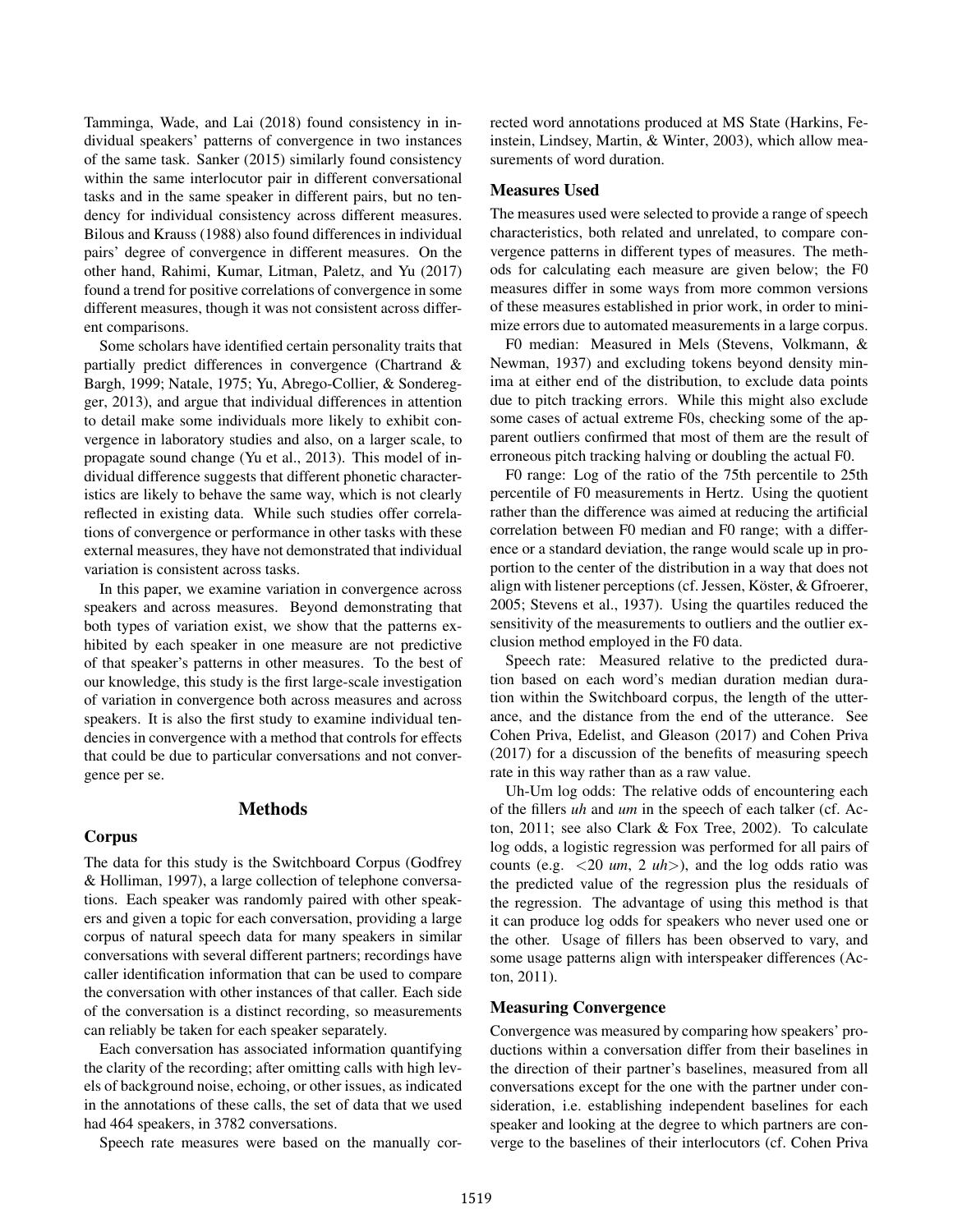[et al., 2017\)](#page-4-10). This method is aimed at removing influences due to the conversation rather than the interlocutor.

Many convergence studies compare speakers' productions within a conversation to their interlocutor's productions within that conversation. Using this method, situations in which both speakers shift in the same way will appear to be convergent, even though increase in similarity within a conversation can have a variety of causes that do not depend on sensitivity to the interlocutor's speech, e.g. effects of the conversational topic or task.

Some work includes comparisons with other speakers performing the same task, to control for task-related effects (e.g. [Levitan & Hirschberg, 2011;](#page-5-19) [Sanker, 2015\)](#page-5-12), but this does not control for effects of the particular conversation. There is significantly greater similarity of speakers to their interlocutors as compared within a conversation than as compared to interlocutors' characteristics from other conversations [\(Gregory &](#page-5-10) [Webster, 1996\)](#page-5-10). While this method may decrease the amount of actual convergence captured, convergence is still apparent when tested in this way.

Establishing reliable baselines depends on having a large corpus, so that baselines are averaged across enough conversations to not be thrown off by the particular characteristics of any particular conversation.

### Statistical Models

Data was analyzed in R [\(R Core Team, 2017\)](#page-5-20) with mixed effects models. There were separate models with each of the linguistic measures as the variable, for a total of four models. All models had two fixed effects: (1) the mean of the speaker's performance in other conversations, and (2) the mean of the interlocutor's performance in other conversations. Thus, strong *consistency* across conversations would be reflected in high coefficient values for the speaker's performance in other conversations, and strong *convergence* would be reflected in high coefficient values for the interlocutor's performance in other conversations. Speaker identity was not used as a random intercept, because characteristic patterns of individual speakers are better modeled by their respective baselines and models including both factors might fail to converge due to high collinearity. The models included a random slope for the interlocutor's baseline performance, which was used to model the different degrees of convergence different that speakers may exhibit. The coefficients provided below were modeled using the lmerTest package [\(Kuznetsova, Bruun Brockhoff, & Haubo Bojesen Chris](#page-5-21)[tensen, 2015\)](#page-5-21) which builds on lme4 (Bates, Mächler, Bolker, [& Walker, 2015\)](#page-4-14) to include a calculation of degrees of freedom and p-values.

Models produced by lme4 returned zero variance for several of the random slopes for speaker, which seemed to be an unlikely estimate of individual speakers' consistency in convergence across conversations. We therefore retrained the models using the brms package (Bürkner,  $2017$ ), which found more non-zero random slopes, but produced less consistent results due to its sampling-based nature. In order to establish a more consistent estimate of individual variation, we repeated the sampling procedure 350 times for each model and used the median value of per-speaker estimates. These values are used below when testing correlations between speakers' convergence in different domains (cf. [Tamminga, 2017\)](#page-5-22).

#### Results

#### Speaker and interlocutor baselines as predictors

Within the mixed effects models for each speech characteristic, by far the main predictor of that variable is the speaker's mean performance in that measure from other conversations, which was highly significant for all of the four measures investigated, as given in Table 1. That is, speakers were very consistent in their production patterns across conversations.

Table 1: Speaker baseline as a predictor of each variable

|                     | B     | SE.     | t value | p value  |
|---------------------|-------|---------|---------|----------|
| F0 median           | 0.971 | 0.00387 | 250.71  | < 0.0001 |
| F <sub>0</sub> var. | 0.676 | 0.012   | 56.39   | < 0.0001 |
| log(uh:um)          | 0.788 | 0.009   | 87.65   | < 0.0001 |
| speech rate         | 0.795 | 0.0088  | 90.37   | < 0.0001 |

Interlocutor baseline as a predictor of each variable was also significant, though the effect was much smaller than speaker baseline. This measure was capturing convergence; the positive coefficient in all cases, as given in Table 2, indicates convergence in all measures.

Table 2: Interlocutor baseline as a predictor of each variable

|             | B      |         | SE t value | p value  |
|-------------|--------|---------|------------|----------|
| F0 median   | 0.0176 | 0.00404 | 4.36       | < 0.0001 |
| F0 var.     | 0.0924 | 0.0124  | 7.47       | < 0.0001 |
| log(uh:um)  | 0.0311 | 0.0099  | 3.14       | 0.00186  |
| speech rate | 0.0471 | 0.0088  | 5.35       | < 0.0001 |

Some characteristics exhibited more convergence than others, but all measures exhibited significant convergence and the size of the effect was within the same order of magnitude. The measure which exhibited the strongest evidence of convergence was F0 variability.

#### Correlations between measures, by individual

The individual-level variation between speakers in degree of convergence, i.e. the extent to which their productions were predicted by the interlocutor's baseline in a particular measure, would be close to zero if speakers were not consistent in the degree to which they converged across conversations. Consistency of convergent behavior within a speaker would be reflected in non-zero standard deviation for the random slope in each model. The models generated by the brms package consistently resulted in standard deviation estimates that were positive and of the same order of magnitude as the coefficient for the interlocutor's baseline performance; however,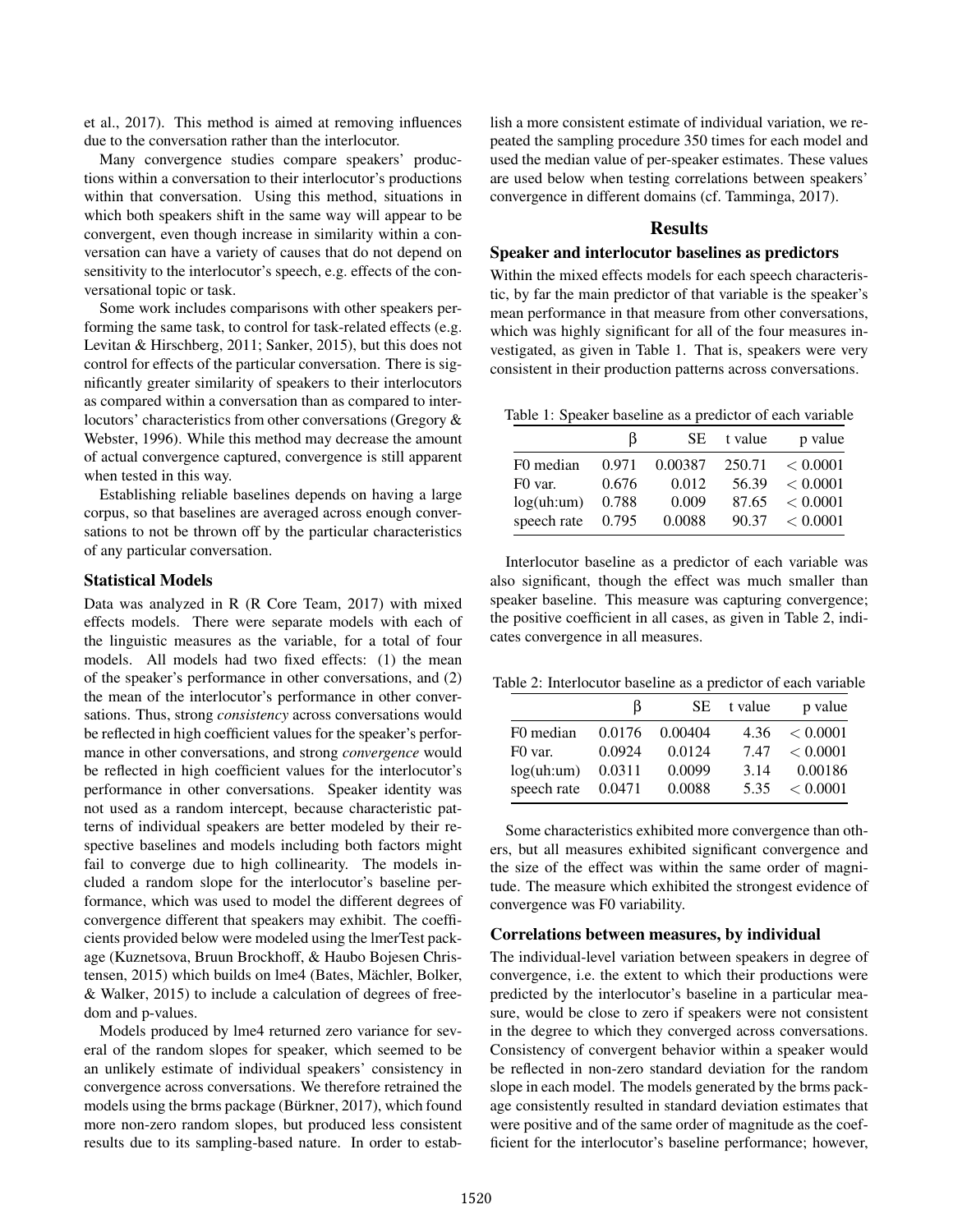the 95% confidence interval included 0 for all models except the *uh* to *um* ratio model. This result indicates that speakers' degree of convergence in one conversation was only a weak predictor of their convergence in other conversations.

However, differences between individual speakers' convergence tendencies were large enough to allow a comparison of convergence between different measures, by speaker. Speakers exhibited little consistency in degree of convergent change across different characteristics, as illustrated in Table 3; a speaker's convergence patterns in one measure were not predictive of that speaker's convergence patterns in other measures.

Table 3: Correlations between speaker-level convergence in each pair of measures (F0 median, F0 range, log odds of *uh*:*um* ratio, and speech rate).

|                                             | F <sub>0</sub> var. | uh:um   | speech rate         |
|---------------------------------------------|---------------------|---------|---------------------|
| F0 median Pearson r                         | 0.22.               | 0.07200 | $-0.0305$           |
| Sig. (two-tailed)                           | < 0.0001            | 0.12200 | 0.5120              |
| FO var. Pearson $r$                         |                     | 0.00027 | 0.0596              |
| Sig. (two-tailed)                           |                     | 0.99500 | 0.2000              |
| $log(uh:um)$ Pearson r<br>Sig. (two-tailed) |                     |         | $-0.0702$<br>0.1260 |

The only comparison in which the correlation in convergence across speakers was significant was between F0 median and F0 variability. To rule out the possibility that the correlation was due to the strong correlation that exists in production between F0 variance and F0 median [\(Jessen et al., 2005\)](#page-5-18), we fitted a linear regression with cubic functions applied to F0 median in Mels, log F0 median in Hz, and F0 median. We then used the model to extract the *residuals* of F0 variance, i.e. the component of F0 variance that was not explained by the three predictors. We then repeated the procedure outlined above for the F0 variance model, using the residualized values. The two measures were still significantly correlated, albeit to a lesser extent (Pearson  $r = 0.106$ ,  $p = 0.022$ ).

Among pairs of measures other than F0 median and F0 variability, there were no significant correlations in convergence, nor any trend towards positive correlation. Notably, there is no intrinsic correlation in production between any of these pairs of measures. The large number of speakers  $(n =$ 464) makes it unlikely that a lack of correlation could result from an inadequate sample size, which would be a concern in a smaller scale study. In addition, the significant correlation between F0 variance and F0 median demonstrates that these methods can capture individuals' consistency across measures when a relationship exists, despite individual speakers having only a weak trend towards consistency in convergence across conversations. Thus, the results are likely to be capturing an actual lack of relationship between convergence in different measures.

## Discussion and Conclusion

In convergence studies, the measure used can have a large impact on the results, as different measures can exhibit different overall degrees of convergence as well as different influences [\(Bilous & Krauss, 1988;](#page-4-9) [Pardo et al., 2017;](#page-5-11) [Sanker, 2015\)](#page-5-12). We extend the data on this variation within a large corpus of natural speech, confirming differences in convergence measured in different characteristics.

The different size of the convergence effect in different measures has potential implications for design of future convergence studies. While all of the measures exhibited significant convergence, the differences are large enough that in a smaller sample, they might not all reach significance, which makes the measure with the most convergence, F0 variability, a promising characteristic to use in measuring convergence, at least within conversational tasks; it is not frequently used, though there are some convergence studies that have included it (e.g. [Vaughan, 2011\)](#page-5-5). It may be that measures of variation have a slight advantage in capturing the dynamic aspects of convergence, while means and medians obscure some of it by collapsing over long time spans.

In addition to variation in convergence across measures, there is variation across speakers. However, speakers were not strongly consistent in their degree of convergence across conversations, suggesting that convergence is more influenced by aspects of particular conversations than characteristics of each individual independently. Other work has found a larger effect of speaker consistency, at least within closely related tasks: Between instances of same task, either a conversation with a set topic [\(Sanker, 2015\)](#page-5-12) or shadowing of set stimuli [\(Tamminga et al., 2018\)](#page-5-13), or between different conversational tasks with the same partner [\(Sanker, 2015\)](#page-5-12). Individual tendencies in convergence might be more apparent with more constrained conditions across the tasks being compared, because there is less possibility of an effect of contextual factors like interlocutor and conversational topic.

Convergence exhibited by a speaker in one measure was not correlated with convergence in other measures. The lack of correlation between measures indicates that variation in convergence across speakers cannot be attributed to consistent differences in processing style, with different listeners focusing more or less on low-level detail (cf. [Yu, 2013\)](#page-5-23). Rather, the results suggest that individual differences in attention to detail might depend on the particular characteristic, which is consistent with variation across listeners in which acoustic cues they attend to for the same phonological and structural contrasts (e.g. [Hazan & Rosen, 1991;](#page-5-24) [Roy, Cole, & Mahrt,](#page-5-25) [2017\)](#page-5-25). On the other hand, other studies have found a lack of correlation in cue weighting between perception and production, e.g. in participants' use of F0 and VOT as cues for stop contrasts (e.g. [Schertz, Cho, Lotto, & Warner, 2015\)](#page-5-26), so it is not clear whether perceptual weighting of different cues would extend to convergence or not. The lack of consistency in convergence across measures might also in part be due to speakers' variability in convergence across conversations.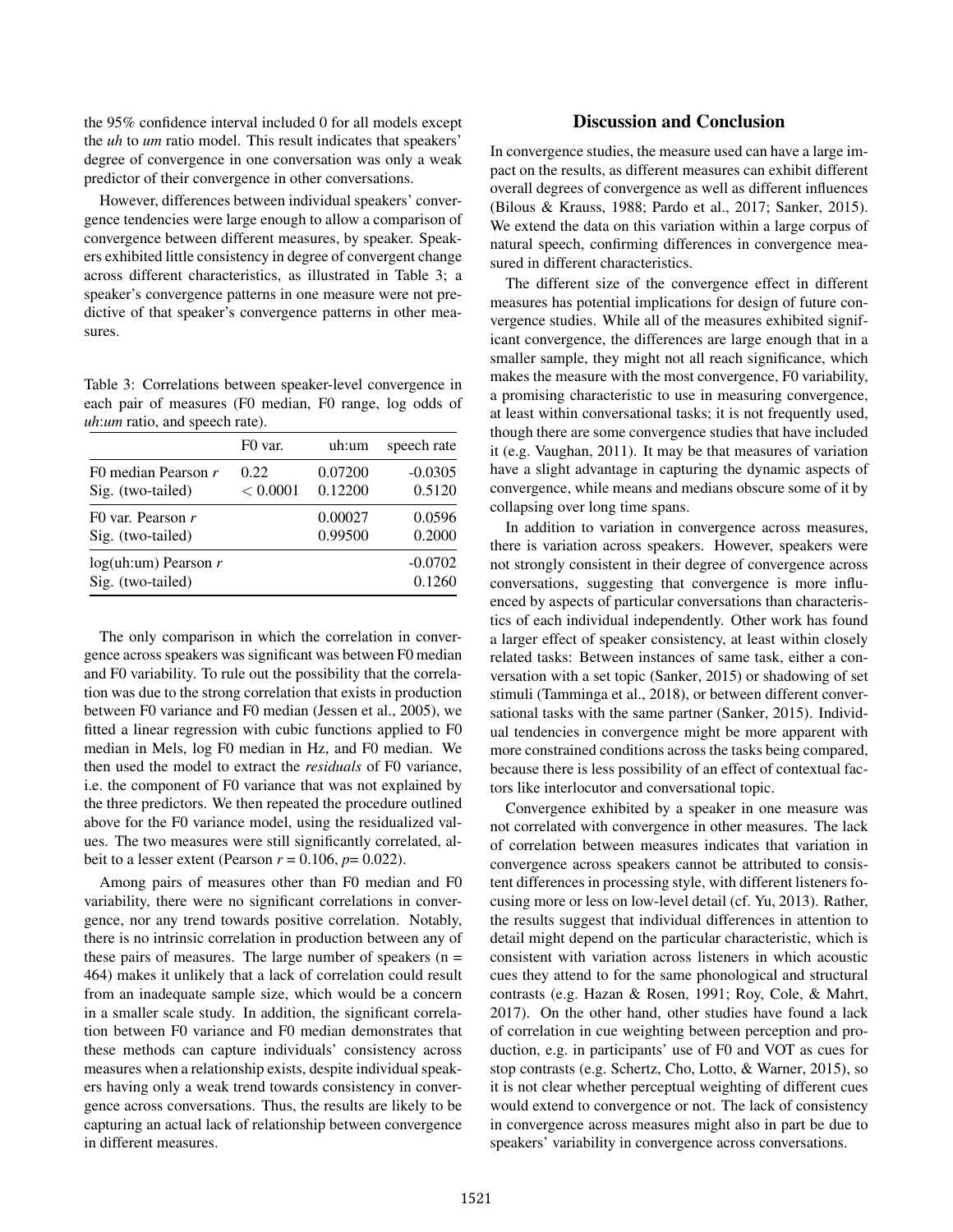The one exception to the independent patterns of convergence in different measures was the relationship between F0 median and in F0 range. Adapting the model for F0 variance to include F0 median as a predictor substantially reduced the correlation in convergence, which suggests that this correlation is largely an effect of the correlation in production between F0 median and F0 range. However, the correlation in convergence between these two measures was still significant in this model, which might suggest a perceptual link, with attention to low-level detail in F0 reflected in both measures. On the other hand, it could also be due to an indirect effect of other factors that are correlated with both characteristics, though comparing speakers' productions to their partners' baselines rather than their partners' measurements within their shared conversations makes this less likely.

Phonetic convergence is often presented as evidence for episodic memory of utterances, in which speakers store details of each instance of hearing a word or phoneme, with greater weight given to recent exemplars (e.g. [Goldinger,](#page-5-0) [1998\)](#page-5-0). Though such models do not specifically address predictions about variation across speakers and across linguistic characteristics, the observed differences in convergent behavior could be consistent with a hybrid exemplar model in which exemplar clouds are shaped by a system of abstractions (e.g. [Pierrehumbert, 2002\)](#page-5-27), such that speakers can differ in how they weight exemplars for different characteristics. This different weighting of cues could easily be integrated into the model, as it already allows differential weighting of recent and otherwise salient exemplars.

While a shift in representation based on episodic memory is strongly supported by convergent shifts which continue at long delays after input, this effect has not been tested for all measures, and they might not all behave similarly. Some convergent effects may be based on priming and perceptualbehavioral links rather than a shift in representation, as is proposed by some analyses, particularly for non-linguistic convergence (e.g. [Dijksterhuis & Bargh, 2001;](#page-4-3) [Giles et al.,](#page-4-0) [1973\)](#page-4-0). Characteristics which are cues to a phonological contrast, such as vowel formants, might also have different representations than characteristics which are not associated with a phonological contrast, such as F0 in English. The existence of multiple explanations underlying convergence would be consistent with different convergence patterns in different measures; comparisons across measures can help test the predictions made by different explanations and representations.

The differences in convergence in different characteristics demonstrate the importance of considering convergence separately for different measures, not just in building linguistic models but also when interpreting experimental results, as convergence patterns observed in one characteristic might not be paralleled in other characteristics. In addition, the lack of correlation in individuals' behavior across measures demonstrates a limitation of using individual variation in results from a single measure to characterize individual differences in perception or phonological processing.

### References

- <span id="page-4-12"></span>Acton, E. K. (2011). On gender differences in the distribution of um and uh. In *University of Pennsylvania working papers in linguistics* (Vol. 17, chap. 2).
- <span id="page-4-4"></span>Babel, M. (2012). Evidence for phonetic and social selectivity in spontaneous phonetic imitation. *Journal of Phonetics*, *40*(1), 177–189. doi: http://dx.doi.org/10.1016/ j.wocn.2011.09.001
- <span id="page-4-5"></span>Babel, M., & Bulatov, D. (2011). The role of fundamental frequency in phonetic accommodation. *Language and Speech*, *55*(2), 231–248. doi: 10.1177/0023830911417695
- <span id="page-4-14"></span>Bates, D., Mächler, M., Bolker, B., & Walker, S. (2015). Fitting linear mixed-effects models using lme4. *Journal of Statistical Software*, *67*(1), 1–48. doi: 10.18637/jss.v067 .i01
- <span id="page-4-9"></span>Bilous, F. R., & Krauss, R. M. (1988). Dominance and accommodation in the conversational behaviours of same-and mixed-gender dyads. *Language & Communication*, *8*(3), 183–194. doi: 10.1016/0271-5309(88)90016-X
- <span id="page-4-7"></span>Branigan, H. P., Pickering, M. J., & Cleland, A. A. (2000). Syntactic co-ordination in dialogue. *Cognition*, *75*, B13– 25. doi: 10.1016/S0010-0277(99)00081-5
- <span id="page-4-6"></span>Branigan, H. P., Pickering, M. J., Pearson, J., McLean, J. F., & Brown, A. (2011). The role of beliefs in lexical alignment: Evidence from dialogs with humans and computers. *Cognition*, *121*, 41–57. doi: 10.1016/j.cognition.2011.05.011
- <span id="page-4-15"></span>Bürkner, P.-C. (2017). brms: An R package for Bayesian multilevel models using Stan. *Journal of Statistical Software*, *80*(1), 1–28. doi: 10.18637/jss.v080.i01
- <span id="page-4-2"></span>Chartrand, T. L., & Bargh, J. A. (1999). The chameleon effect: The perception–behavior link and social interaction. *Journal of Personality and Social Psychology*, *76*(6), 893. doi: 10.1037/0022-3514.76.6.893
- <span id="page-4-13"></span>Clark, H. H., & Fox Tree, J. E. (2002). Using uh and um in spontaneous speaking. *Cognition*, *84*(1), 73–111. doi: 10.1016/S0010-0277(02)00017-3
- <span id="page-4-11"></span>Cohen Priva, U. (2017). Not so fast: Fast speech correlates with lower lexical and structural information. *Cognition*, *160*, 27–34. doi: 10.1016/j.cognition.2016.12.002
- <span id="page-4-10"></span>Cohen Priva, U., Edelist, L., & Gleason, E. (2017). Converging to the baseline: Corpus evidence for convergence in speech rate to interlocutor's baseline. *Journal of the Acoustical Society of America*, *141*(5), 2989–2996. doi: 10.1121/1.4982199
- <span id="page-4-3"></span>Dijksterhuis, A., & Bargh, J. (2001). The perceptionbehavior expressway: Automatic effects of social perception on social behavior. *Advances in Experimental Social Psychology*, *33*, 1–40. doi: 10.1016/S0065-2601(01)80003  $-4$
- <span id="page-4-8"></span>Drager, K., Hay, J., & Walker, A. (2010). Pronounced rivalries: Attitudes and speech production. *Te Reo*, *53*, 27–53.
- <span id="page-4-0"></span>Giles, H., Taylor, D., & Bourhis, R. (1973). Towards a theory of interpersonal accommodation through language: Some Canadian data. *Language in Society*, *2*, 177–192.

<span id="page-4-1"></span>Godfrey, J. J., & Holliman, E. (1997). *Switchboard-1 release*